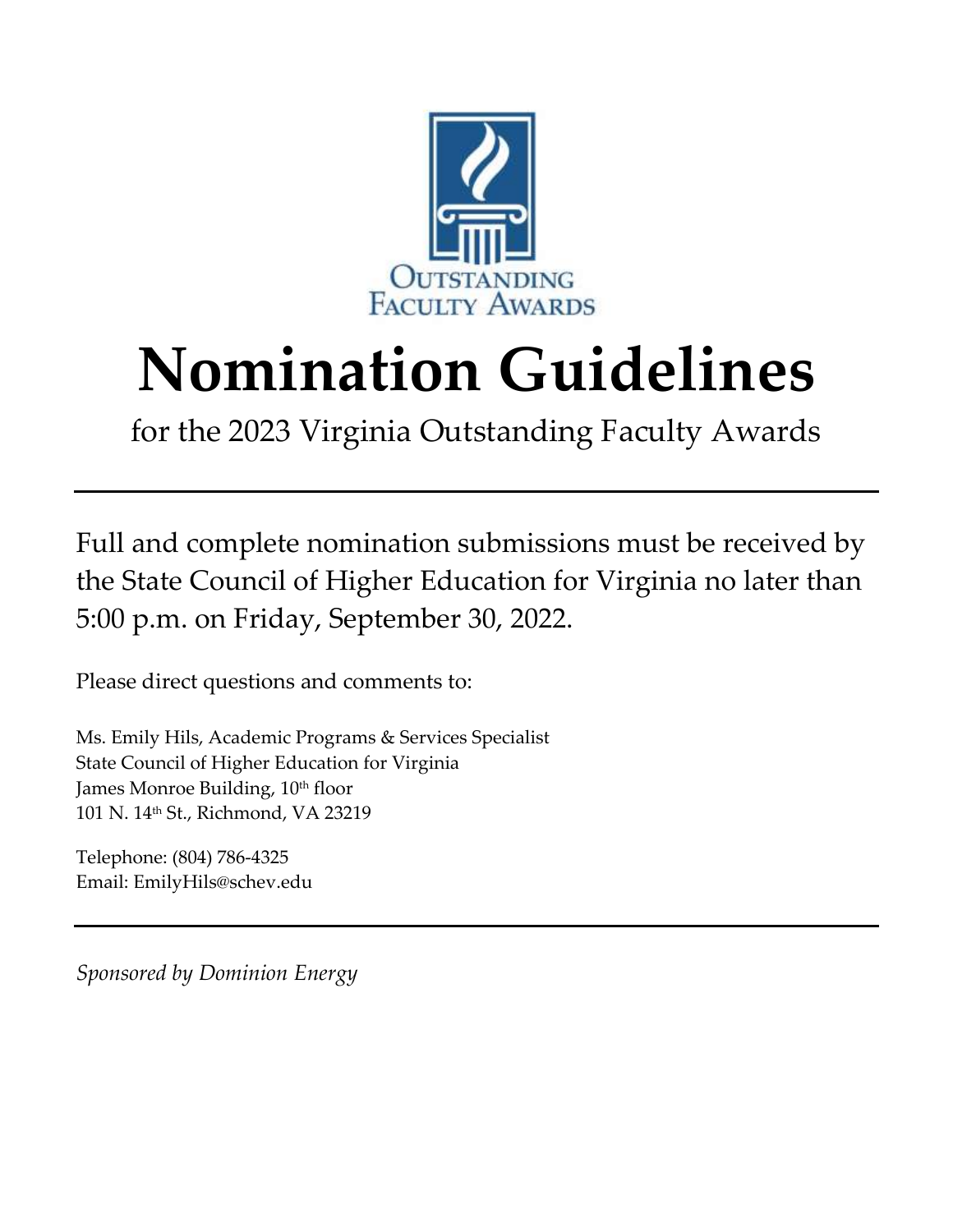# VIRGINIA OUTSTANDING FACULTY AWARDS

To recognize excellence in teaching, research and service among the faculties of Virginia's public and private colleges and universities, the General Assembly, Governor and State Council of Higher Education for Virginia established the Outstanding Faculty Awards program in 1986. Recipients of these annual awards are selected based upon nominees' contributions to their students, academic disciplines, institutions and communities.

# 2023 OVERVIEW

The 2023 Virginia Outstanding Faculty Awards are sponsored by the Dominion Foundation, the philanthropic arm of Dominion. Dominion's support funds all aspects of the program, from the call for nominations through the award ceremony*.* The selection process will begin in October; recipients will be notified in early December. **Deadline for submission is 5:00 p.m. on Friday, September 30, 2022.**

The 2023 Outstanding Faculty Awards event is tentatively scheduled to be held in Richmond on March 7, 2023. Further details about the ceremony will be forthcoming. At the 2023 event, at least 12 awardees will be recognized. Included among the awardees will be two recipients recognized as early-career "Rising Stars." At least one awardee also will be selected in each of four categories based on institutional type: research/doctoral institution, masters/comprehensive institution, baccalaureate institution and two-year institution. Nomination packages are first reviewed at the peer level by panels of faculty — many of whom are former award recipients — and administrators, assigned to score nominees by category. The top scoring nominees in each category are then submitted to the "Final Review Panel." The Final Review Panel may include academic leaders as well as leaders in business, civic organizations and government. Final Review Panel members review and score each finalist's nomination package and then meet to discuss the nominations and determine the Outstanding Faculty Award recipients.

Nominations must be submitted at the institutional level and signed by the institution's president or chief academic officer. For community colleges, the Virginia Community College System (VCCS) will screen individual institutions' nominees to ensure that the VCCS's submission allocation of 30 nominees is not surpassed. The use of campus-wide nomination committees is encouraged.

Each institution, as well as the VCCS, is assigned a maximum number of nominations based on its size as measured by total FTE enrollment. Nominee allocations for all institutions are listed herein. Institutions are limited to one nominee in the Rising Star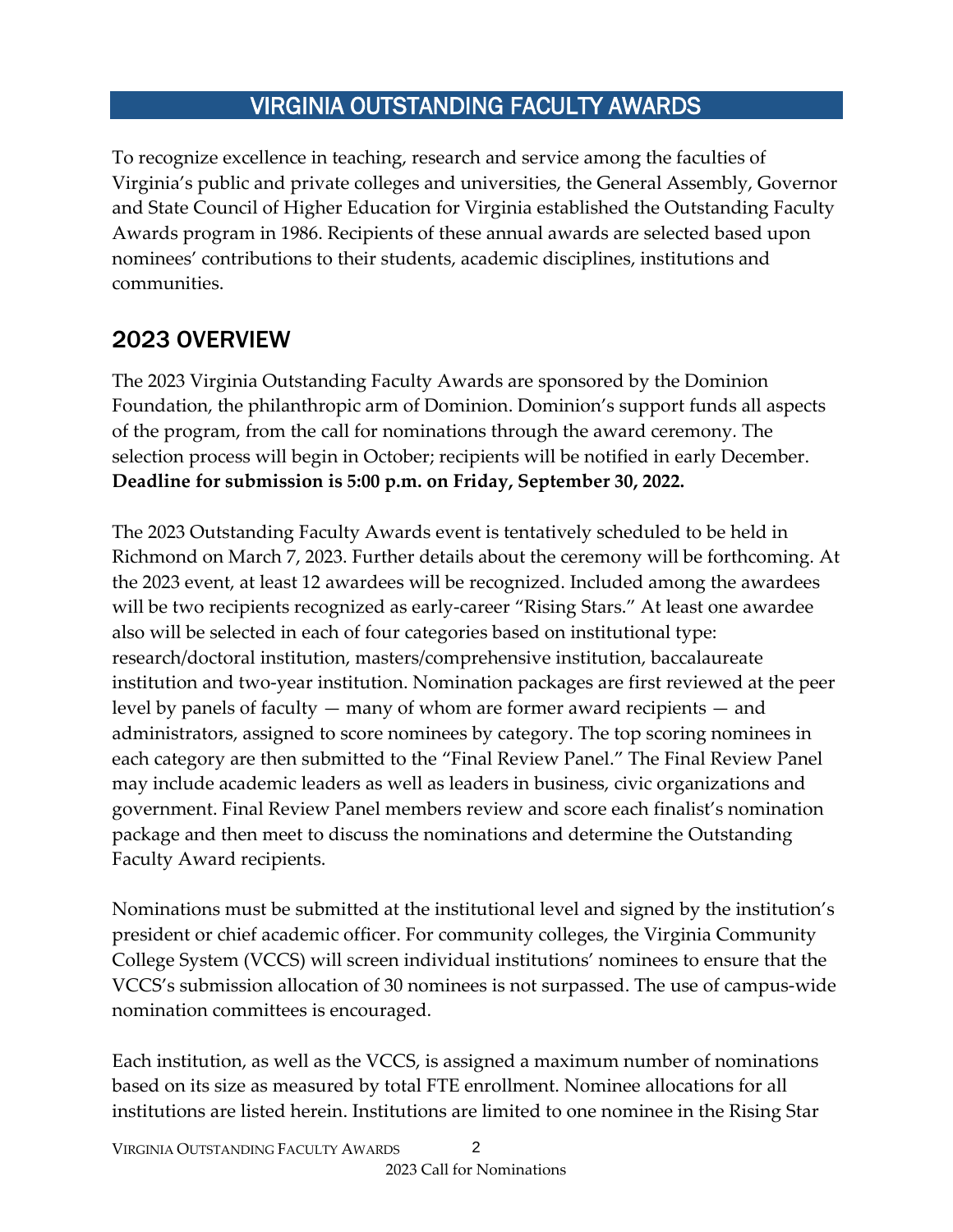category; a Rising Star nominee does not count against an institution's maximum allocation of nominees. Previous recipients are not eligible for subsequent awards.

This document and other information pertaining to the 2023 Virginia Outstanding Faculty Awards can be found [online.](http://www.schev.edu/index/institutional/outstanding-faculty-awards) [\(www.schev.edu/index/institutional/outstanding](http://www.schev.edu/index/institutional/outstanding-faculty-awards)[faculty-awards\)](http://www.schev.edu/index/institutional/outstanding-faculty-awards)

# SUBMISSION OF NOMINATIONS

## **A. Nomination Criteria**

- 1. A nominee must possess a record of superior accomplishment that reflects strongly the mission of his/her institution. A nominee's accomplishments will be judged in relation to the nature/type of his/her nominating institution. Recipients will be selected from across all sectors of Virginia's higher education system.
- 2. A nominee must possess a record of superior accomplishment in the four areas of scholarly endeavor described in Ernest Boyer's *Scholarship Reconsidered* (1990, Jossey-Bass): (i) **TEACHING**; (ii) **DISCOVERY**; (iii) **INTEGRATION OF KNOWLEDGE** and (iv) **SERVICE**. A nominee will be judged in each of these four areas (within the context of Criterion #1 above)*.*
	- a. A record of superior accomplishment in the scholarship of **TEACHING** should contain clear and compelling evidence related to: (i) instruction; and (ii) student development and learning (the promotion of success for students of all backgrounds).
	- b. A record of superior accomplishment in the scholarship of **DISCOVERY** should contain clear and compelling evidence related to: (i) scholarly works (objective, subjective and/or artistic); and (ii) scholarly activities (new knowledge and research).
	- c. A record of superior accomplishment in the scholarship of **KNOWLEDGE INTEGRATION** should contain clear and compelling evidence related to: (i) curricular development, including placing the nominee's discipline in larger interdisciplinary and cross-disciplinary contexts; and (ii) meaningful connections between a nominee's discovery and teaching.
	- d. A record of superior accomplishment in the scholarship of **SERVICE** should contain clear and compelling evidence related to: the application of knowledge and expertise in the broader contexts of (i) institution; (ii) community/society; and (iii) professional service.
- 3. A nominee's record of superior accomplishment must demonstrate clear and compelling evidence of the nature, level and/or degree of a nominee's: (i) involvement/participation; (ii) effectiveness/success; (iii) impact/achievement;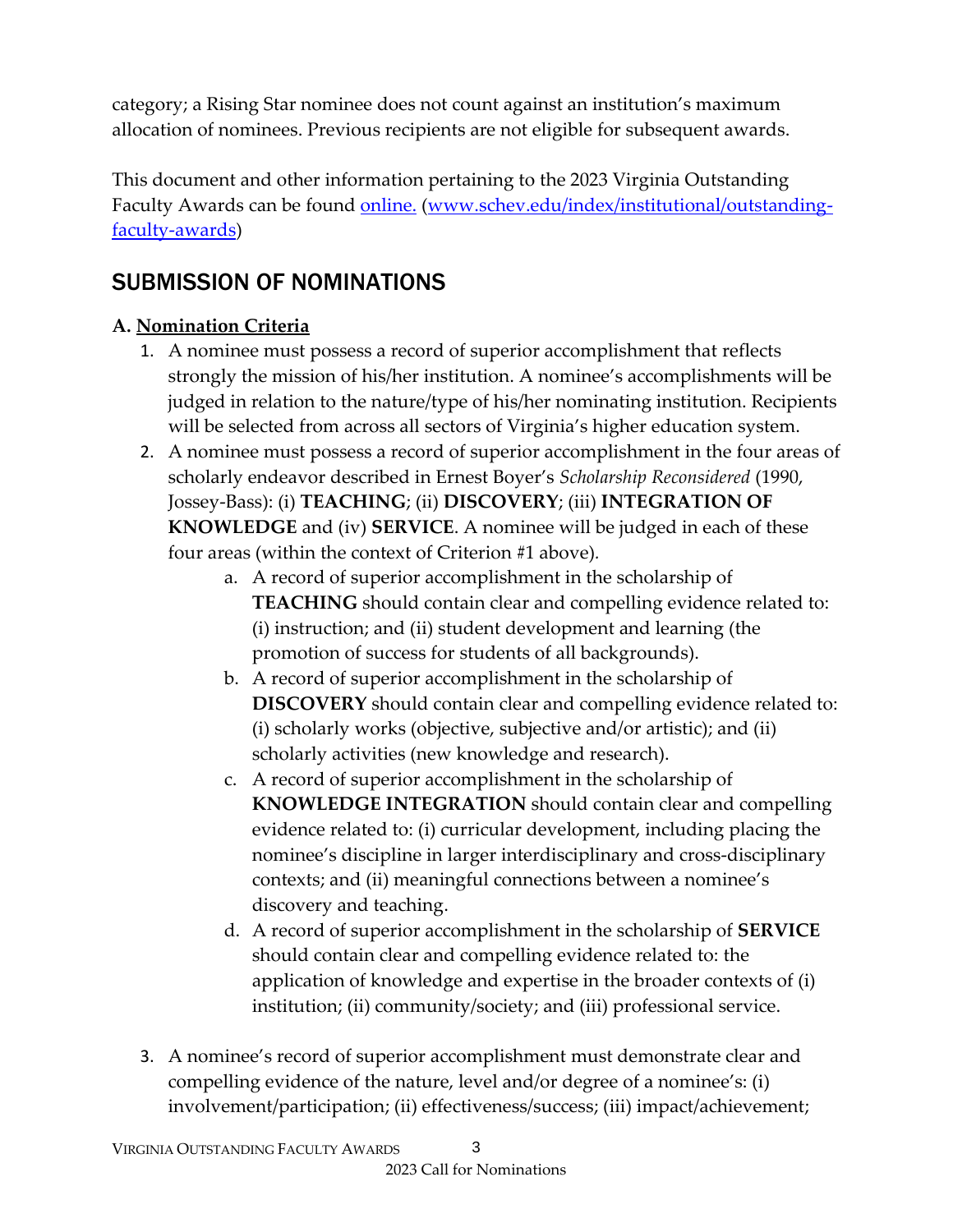and (iv) recognition/acknowledgement in the areas of teaching, discovery, knowledge integration and service. The nature, level and/or degree of this evidence also must be reflective of his/her institution's type/mission.

4. A nominee in the **RISING STAR** category must be 1) in no more than his/her sixth year of continuous service as a full-time faculty member <u>and</u> 2) in at least his/her third year of continuous faculty service in Virginia. The Rising Star category is intended to acknowledge faculty members showing extraordinary promise at the beginning of their academic careers. A nominee in this category will be judged in each of the four aforementioned areas within the context of criterion #1.

#### **B. Nomination Submissions**

#### **1. Format of Nomination Package**

- a. Nomination submissions must be prepared using: (i) standard 8.5x11-in. page size; (ii) standard one-inch margins; (iii) at least single spacing; (iv) size 11 font; and (v) Arial font style.
- b. **Nominations must be submitted by electronic copy, in PDF format at the following link:<https://forms.gle/RLvLnMcJRjSrBTN57>**
- c. Each of the seven required sections of a nomination package (see 2. below) must not exceed its prescribed maximum page limit and the PDF must be named using the following formula: LASTNAME\_CATEGORY.PDF
- d. Please note that the full nomination package for each of the 2023 recipients may be posted publicly on the SCHEV website. Please do not include personal information (including Social Security number, home address or personal telephone numbers) on any page.

#### 2. **Contents of Nomination Package (11-page maximum)**

- a. **Signature Sheet**. The signature page provided herein must be completed and submitted as the cover page of the nomination package. It is not included in the total number of pages. Do not alter the signature page by adding or removing any section(s).
- b. **Excerpts from Mission Statement** (Half-page maximum). Excerpts from the official mission statement of the nominee's institution must appear as the second page of the nomination package. The five or six sentences of the institution's mission statement that most accurately (and succinctly) capture the institution's core mission should be included.
- c. **Summary of Accomplishments** (Four-page maximum). The major highlights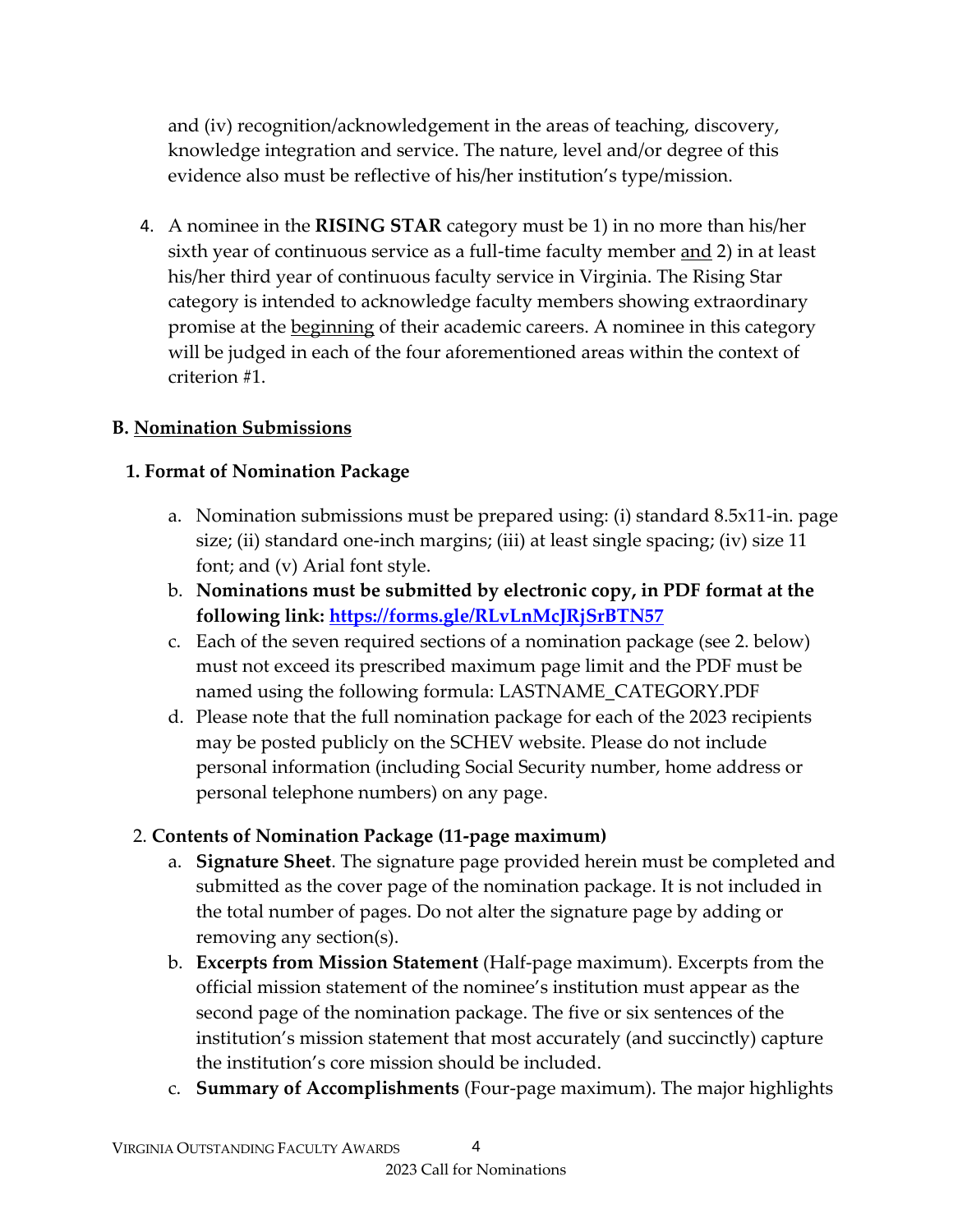of the nominee's record of accomplishment must be identified and briefly described in a summary. This must directly address the nomination criteria (see page 3). The amount of space/attention given to each area of scholarship (teaching, discovery, knowledge integration and service) should be reflective of his/her employment responsibilities and institution's mission/type. The Summary may be prepared using bulleted sections; complete sentences are not required. Third-person perspective is suggested.

- d. **Personal Statement** (Two-page maximum). The nominee must prepare a personal statement addressing: the distribution of his/her faculty responsibilities across Boyer's four areas of scholarship; his/her educational philosophy; and any other information deemed relevant by the nominee. Restating accomplishments discussed in the Summary section should be avoided as much as possible. It is suggested that the personal statement be presented as a first-person narrative in complete sentences.
- e. **Abbreviated Curriculum Vitae** (Two-page maximum). An abbreviated *vita* outlining the nominee's education, teaching experience, scholarly works and activities, public and academic service, awards and other significant contributions must be included.
- f. **Letters of Support (Excerpted)** (Two-page maximum). 250-word (maximum for each) excerpts of support letters from supervisors (president, CAO, dean, dept. chair), colleagues (institutional and/or disciplinary), students (former and/or current), and community leaders or members must each be included.

#### **C. Nomination Stipulations**

- 1. Submissions will be rejected if they are: (a) incomplete; (b) in violation of the format or content guidelines; or (c) contain plagiarism of any kind. However, such a submission may be corrected and resubmitted by the nominating institution if it is possible to do so by the deadline**.**
- 2. Institutions must promptly communicate any post-nomination changes in a nominee's employment status (e.g., promotion, retirement, resignation, suspension for acts of moral turpitude or termination). Such status changes —or failure to report such—may, at the Final Review Panel's discretion, disqualify a nominee.
- 3. All nomination materials become the property of the State Council of Higher Education for Virginia and will not be returned.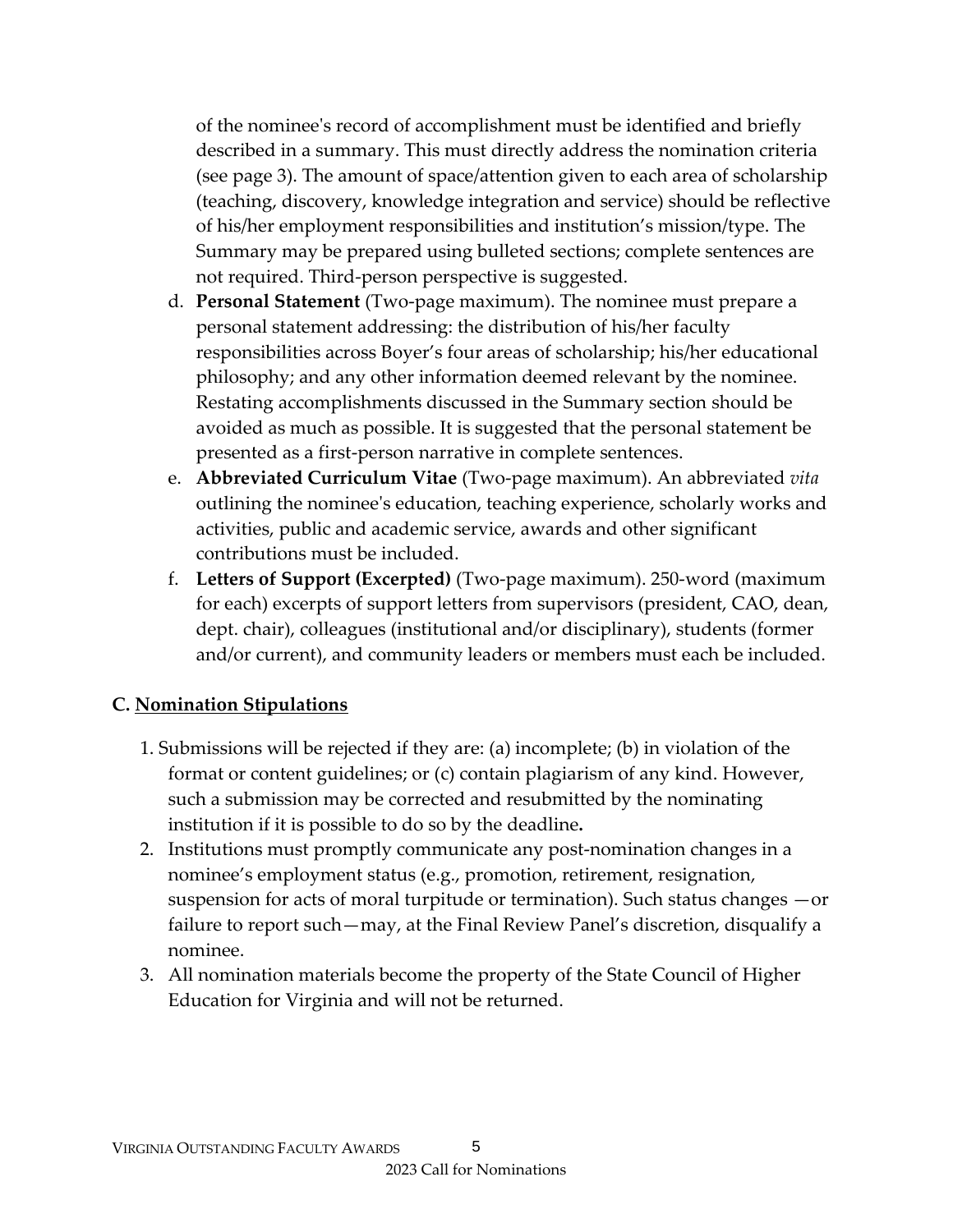## **D. Institutional Allocations of Nominees**

#### **1. State-Supported Institutions**

| Institution                              | <b>Maximum Number of</b>             |
|------------------------------------------|--------------------------------------|
|                                          | (non-Rising Star)<br><b>Nominees</b> |
| <b>Christopher Newport University</b>    | 3                                    |
| College of William & Mary                | $\overline{4}$                       |
| George Mason University                  | 6                                    |
| <b>James Madison University</b>          | 6                                    |
| Longwood University                      | 3                                    |
| <b>Norfolk State University</b>          | 3                                    |
| Old Dominion University                  | 6                                    |
| Radford University                       | 4                                    |
| University of Mary Washington            | 3                                    |
| University of Virginia                   | 6                                    |
| University of Virginia's College at Wise | 2                                    |
| Virginia Commonwealth University         | 6                                    |
| Virginia Military Institute              | $\overline{2}$                       |
| Virginia State University                | 3                                    |
| Virginia Tech                            | 6                                    |
| <b>Richard Bland College</b>             | 1                                    |
| Virginia Community College System        | 30                                   |

#### **2. Independent Institutions**

| Institution                              | <b>Maximum Number of (non-</b> |
|------------------------------------------|--------------------------------|
|                                          | <b>Rising Star) Nominees</b>   |
| Advanced Technology Institute            |                                |
| Appalachian College of Pharmacy          |                                |
| Appalachian School of Law                | 1                              |
| <b>Atlantic University</b>               | 1                              |
| <b>Averett University</b>                | $\overline{2}$                 |
| Aviation Institute of Maintenance        | 1                              |
| Baptist Theological Seminary at Richmond | 1                              |
| <b>Bethel College</b>                    | 1                              |
| <b>Bluefield College</b>                 | 1                              |
| <b>Bridgewater College</b>               | 2                              |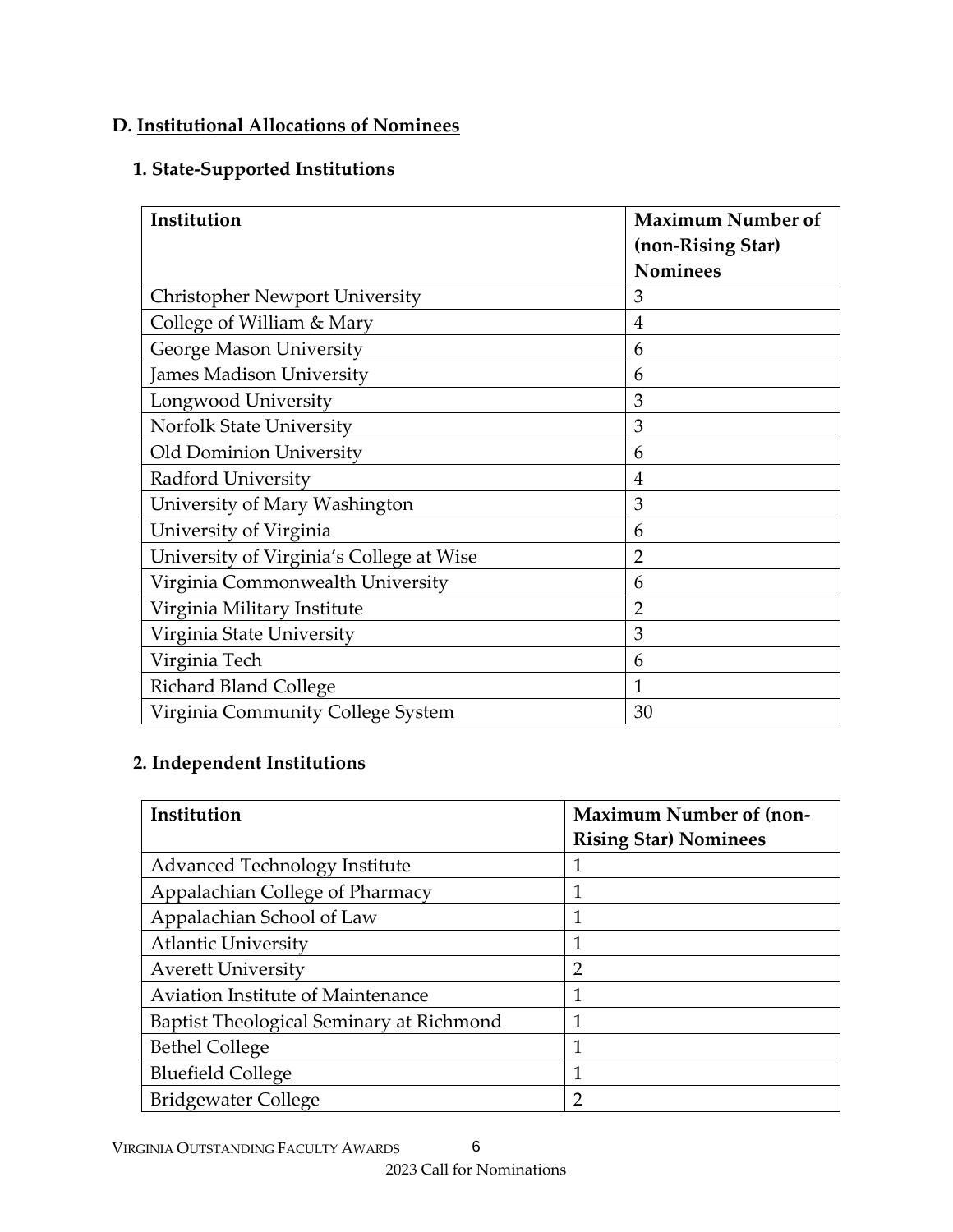| <b>Catholic Distance University</b>             | $\mathbf{1}$   |
|-------------------------------------------------|----------------|
| Central Baptist Theological Seminary            | $\mathbf{1}$   |
| Centura College                                 | $\mathbf{1}$   |
| <b>Chester Career College</b>                   | $\mathbf{1}$   |
| Christendom College                             | $\mathbf{1}$   |
| Columbia College                                | $\mathbf{1}$   |
| Eastern Mennonite University                    | $\mathbf{1}$   |
| Eastern Virginia Medical School                 | $\mathbf{1}$   |
| <b>ECPI</b>                                     | $\mathbf{1}$   |
| Edward Via Virginia College of Osteopathic Medi | $\mathbf{1}$   |
| <b>Emory and Henry College</b>                  | 1              |
| Ferrum College                                  | $\mathbf{1}$   |
| Global Health College                           | $\mathbf 1$    |
| Hampden-Sydney College                          | $\mathbf{1}$   |
| <b>Hampton University</b>                       | 3              |
| <b>Hollins University</b>                       | $\mathbf{1}$   |
| Institute of Psychological Sciences             | $\mathbf{1}$   |
| Jefferson College of Health Sciences            | $\mathbf 1$    |
| John Leland Center for Theological Studies, The | $\mathbf{1}$   |
| Liberty University                              | 6              |
| Mary Baldwin College                            | $\overline{2}$ |
| Marymount University                            | 3              |
| Miller-Motte Technical College                  | $\mathbf{1}$   |
| National College of Business and Technology     | $\mathbf{1}$   |
| Patrick Henry College                           | $\mathbf{1}$   |
| Randolph-Macon College                          | $\mathbf{1}$   |
| Randolph College                                | $\mathbf 1$    |
| <b>Regent University</b>                        | 3              |
| Roanoke College                                 | $\overline{2}$ |
| Shenandoah University                           | 3              |
| Southeast Culinary and Hospitality College      | $\mathbf{1}$   |
| Southern Virginia University                    | $\mathbf{1}$   |
| <b>Stratford University</b>                     | $\mathbf{1}$   |
| <b>Sweet Briar College</b>                      | $\mathbf{1}$   |
| <b>Union Presbyterian Seminary</b>              | $\mathbf{1}$   |
| University of Fairfax                           | $\mathbf{1}$   |
| University of Lynchburg                         | $\overline{2}$ |
| University of Management and Technology         | $\mathbf{1}$   |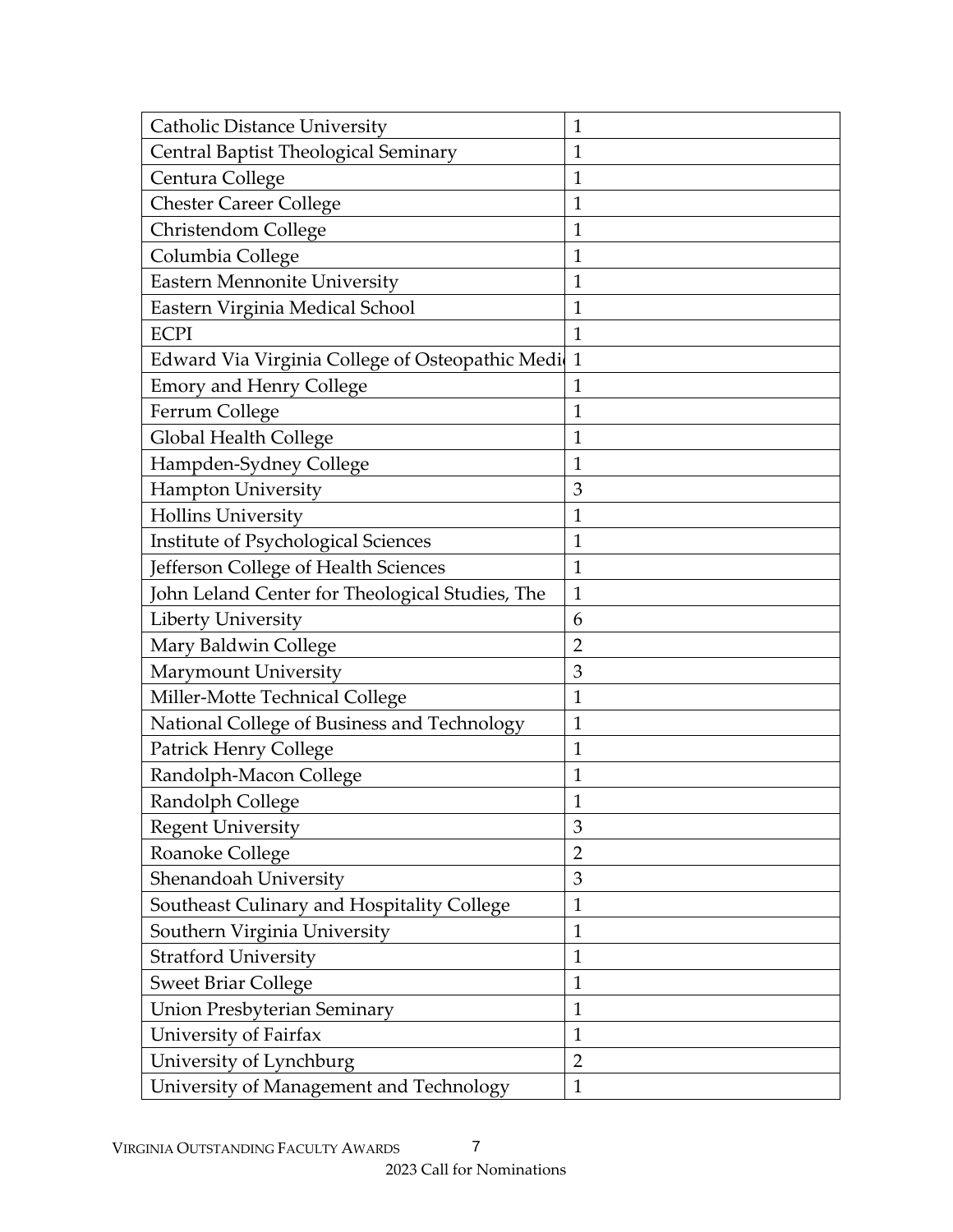| University of Richmond               | 3              |
|--------------------------------------|----------------|
| Virginia Baptist College             |                |
| Virginia International University    |                |
| Virginia Theological Seminary        |                |
| Virginia Union University            | $\overline{2}$ |
| Virginia University of Lynchburg     |                |
| Virginia Wesleyan College            |                |
| Washington and Lee University        |                |
| <b>Washington Baptist University</b> |                |